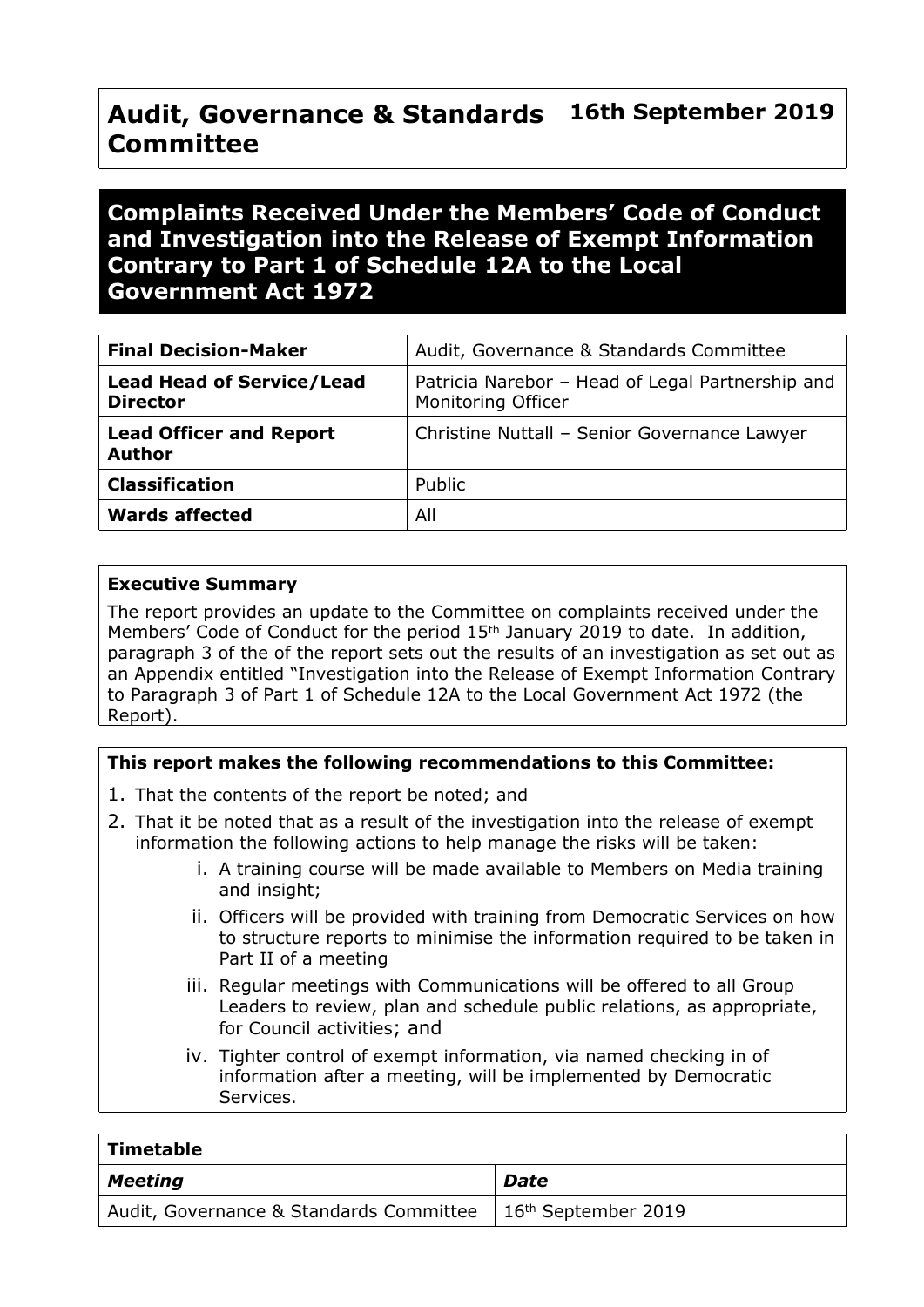**Complaints Received Under the Members' Code of Conduct and Investigation into the Release of Exempt Information Contrary to Part 1 of Schedule 12A to the Local Government Act 1972**

## **1. CROSS-CUTTING ISSUES AND IMPLICATIONS**

| <b>Issue</b>                                    | <b>Implications</b>                                                                                                                                                                                                                                                                                                                                                                                                                                                                                                                                                                                                                                  | Sign-off                       |
|-------------------------------------------------|------------------------------------------------------------------------------------------------------------------------------------------------------------------------------------------------------------------------------------------------------------------------------------------------------------------------------------------------------------------------------------------------------------------------------------------------------------------------------------------------------------------------------------------------------------------------------------------------------------------------------------------------------|--------------------------------|
| <b>Impact on Corporate</b><br><b>Priorities</b> | High standards of conduct are<br>essential amongst Members in<br>delivering the Council's<br>priorities. The Code of Conduct<br>and complaints procedure<br>supports this.                                                                                                                                                                                                                                                                                                                                                                                                                                                                           | Senior<br>Governance<br>Lawyer |
| <b>Cross Cutting Objectives</b>                 | No impact.                                                                                                                                                                                                                                                                                                                                                                                                                                                                                                                                                                                                                                           | Senior<br>Governance<br>Lawyer |
| <b>Risk Management</b>                          | Paragraph 2 of this report is<br>presented for information only<br>and has no risk management<br>implications. An effective Code<br>of Conduct and robust<br>complaints procedure minimises<br>the risk of Member misconduct<br>and is part of an effective<br>system of governance.<br>Paragraph 3 of this report is<br>presented for information only.<br>It is recommended that the<br>outcome of the investigation<br>entitled "Investigation into the<br>Release of Exempt Information<br>Contrary to Paragraph 3 of Part<br>1 of Schedule 12A to the Local<br>Government Act 1972 (Report)<br>and actions arising to manage<br>risks be noted. | Senior<br>Governance<br>Lawyer |
| <b>Financial</b>                                | There are no direct financial<br>implications; however, should it<br>be necessary to appoint<br>external Independent<br>Investigators the cost of this<br>will be met by the Borough<br>Council.                                                                                                                                                                                                                                                                                                                                                                                                                                                     | Senior<br>Governance<br>Lawyer |
| <b>Staffing</b>                                 | The complaints procedure is<br>dealt within the remit of the<br>Monitoring Officer with input<br>from the Legal Team as                                                                                                                                                                                                                                                                                                                                                                                                                                                                                                                              | Senior<br>Governance<br>Lawyer |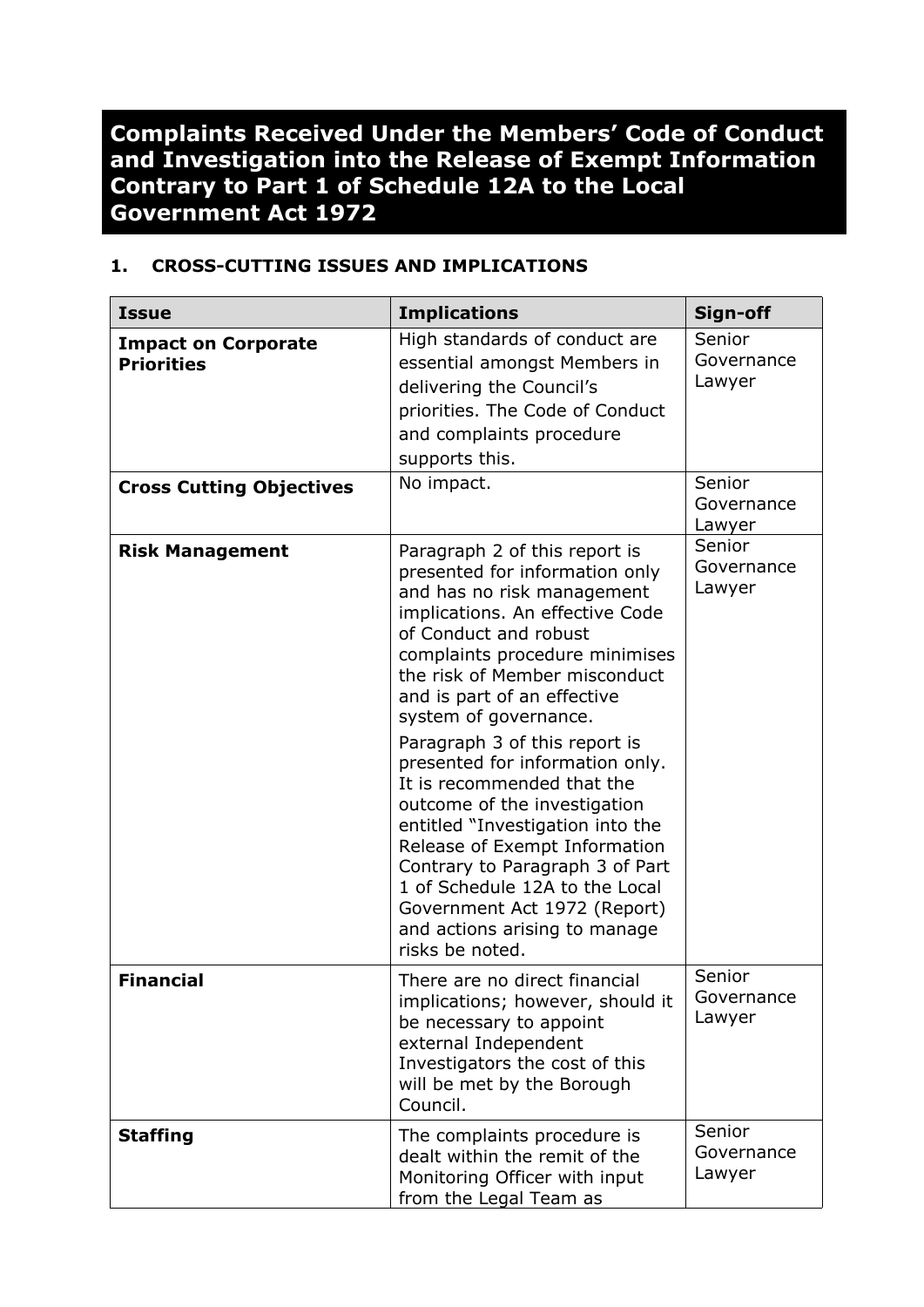| Legal                                        | required. The Investigation into<br>the Release of Exempt<br>Information contrary to Part 1<br>of Schedule 12A to the Local<br>Government Act 1972 was also<br>dealt within the remit of the<br>Monitoring Officer with the<br>Investigation taking place from<br>within the Legal Team.<br>The requirements of the                                                                                                                                                                                                    | Senior<br>Governance           |
|----------------------------------------------|------------------------------------------------------------------------------------------------------------------------------------------------------------------------------------------------------------------------------------------------------------------------------------------------------------------------------------------------------------------------------------------------------------------------------------------------------------------------------------------------------------------------|--------------------------------|
|                                              | Localism Act 2011 with regards<br>to the Code of Conduct and<br>complaints procedure are set<br>out within the report. The<br>reporting process ensures that<br>the Committee continues its<br>oversight of the Code of<br>Conduct as required by the<br>Constitution.<br>Exempt information was<br>released contrary to Paragraph<br>3 of Part 1 of Schedule 12A to<br>the Local Government Act 1972.<br>The Monitoring Officer looked<br>into this matter based on her<br>statutory and constitutional<br>authority. | Lawyer                         |
| <b>Privacy and Data</b><br><b>Protection</b> | No personal information is<br>provided as part of the report.                                                                                                                                                                                                                                                                                                                                                                                                                                                          | Senior<br>Governance<br>Lawyer |
| <b>Equalities</b>                            | Any potential to disadvantage<br>or discriminate against different<br>groups within the community<br>should be overcome within the<br>adopted complaints procedures.                                                                                                                                                                                                                                                                                                                                                   | Senior<br>Governance<br>Lawyer |
| <b>Crime and Disorder</b>                    | None identified in the report.                                                                                                                                                                                                                                                                                                                                                                                                                                                                                         | Senior<br>Governance<br>Lawyer |
| <b>Procurement</b>                           | None identified in the report.                                                                                                                                                                                                                                                                                                                                                                                                                                                                                         | Senior<br>Governance<br>Lawyer |

## **2. COMPLAINTS RECEIVED UNDER THE MEMBERS' CODE OF CONDUCT**

## **Introduction and Background**

2.1 It is a requirement under the Localism Act 2011 that all Councils adopt a Code of Conduct and that the Code adopted must be based upon the Nolan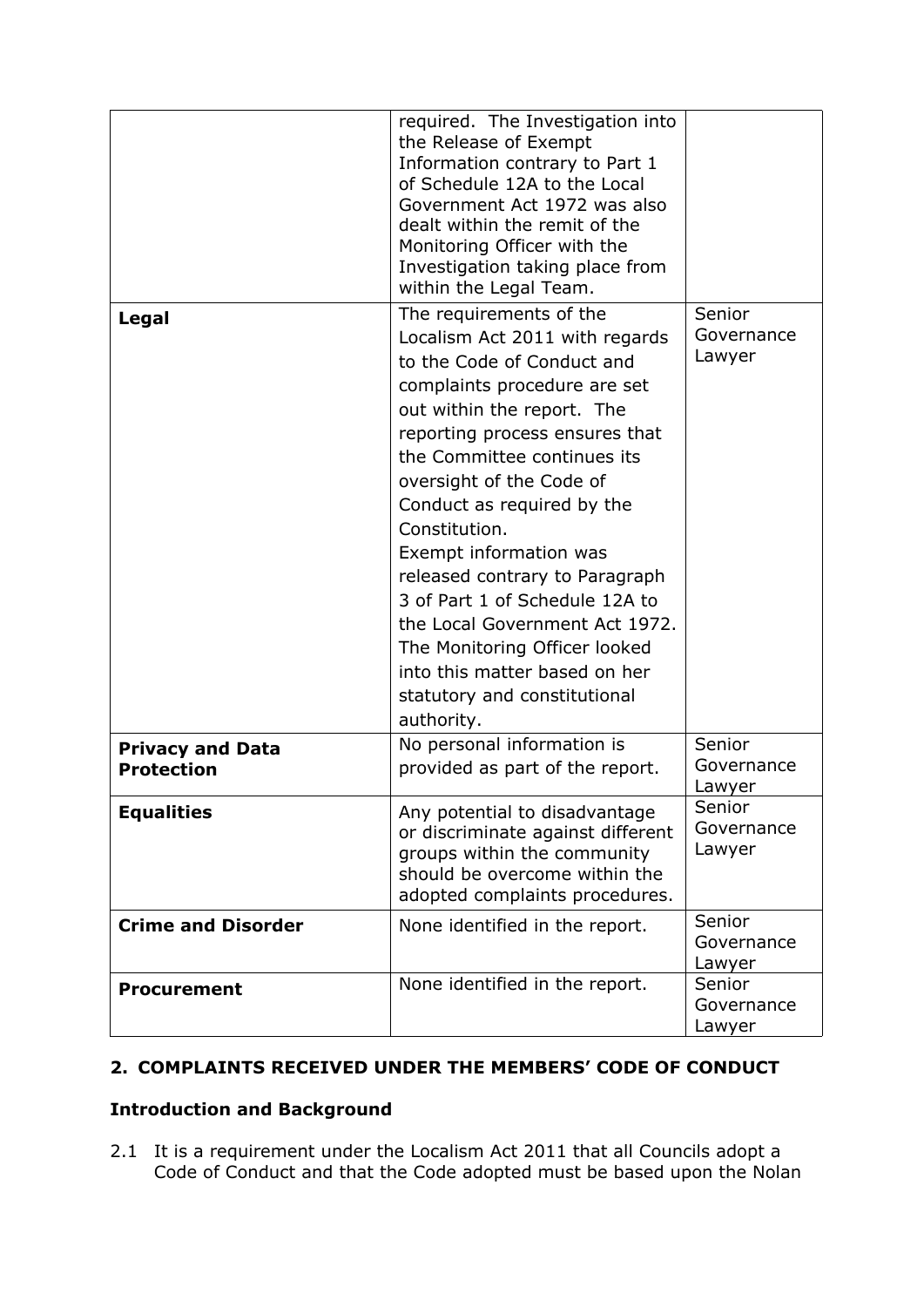Principles of Conduct in Public Life. The current Members' Code of Conduct ("the Code") for Maidstone Borough Council is set out in the Constitution.

- 2.2 The Localism Act 2011 requirement to adopt a Code of Conduct also applied to all the Parish Councils. Most Parish Councils in the Maidstone area have adopted a similar Code of Conduct to the Borough Council, based on a Kent wide model. A few Parish Councils have adopted their own particular Code.
- 2.3 Under the Localism Act 2011 Maidstone Borough Council is responsible for dealing with any complaints made under the various Codes of Conduct throughout the Maidstone area.
- 2.4 The Constitution stipulates that oversight of Code of Conduct complaints is part of the remit of the Audit, Governance and Standards Committee.
- 2.5 As part of the Committee's oversight function it is agreed that the Monitoring Officer will provide reports on complaints to the Audit, Governance and Standards Committee. It should be noted that the Localism Act 2011 repealed the requirement to publish decision notices; therefore in providing the update to the Committee the names of the complainant and the Councillor complained about are both kept confidential in accordance with the Data Protection Act 2018.
- 2.6 Since the last report to this Committee on 14<sup>th</sup> January 2019 there have been 5 new Parish Council complaints as follows:
	- Allegation of inappropriate dealing with the parish planning committee. The complaint failed one or more of the Legal Jurisdiction Criteria Test and the complaint was rejected.
	- Allegation of an aggressive and rude manner in a parish meeting. There was an informal resolution to the complaint and the Subject Member undertook training.
	- Allegation of inappropriate dealings in a planning matter against two Subject Members. The matter was informally resolved which resulted in training taking place.
	- Allegation of verbal assault and aggression. Awaiting outcome of Police inquiries before completing assessment.
	- Allegation of a Data Protection Breach. The complaint failed the Local Assessment Criteria Test and the complaint was rejected, although there was a recommendation that Councillors are given further training on the use of IT systems and reminded of their duty to ensure data is accessed and handled in line with data protection regulations.
- 2.7 There has also been one Borough Councillor complaint, in relation to an allegation of disclosure of confidential information. The matter was resolved through a mediation meeting.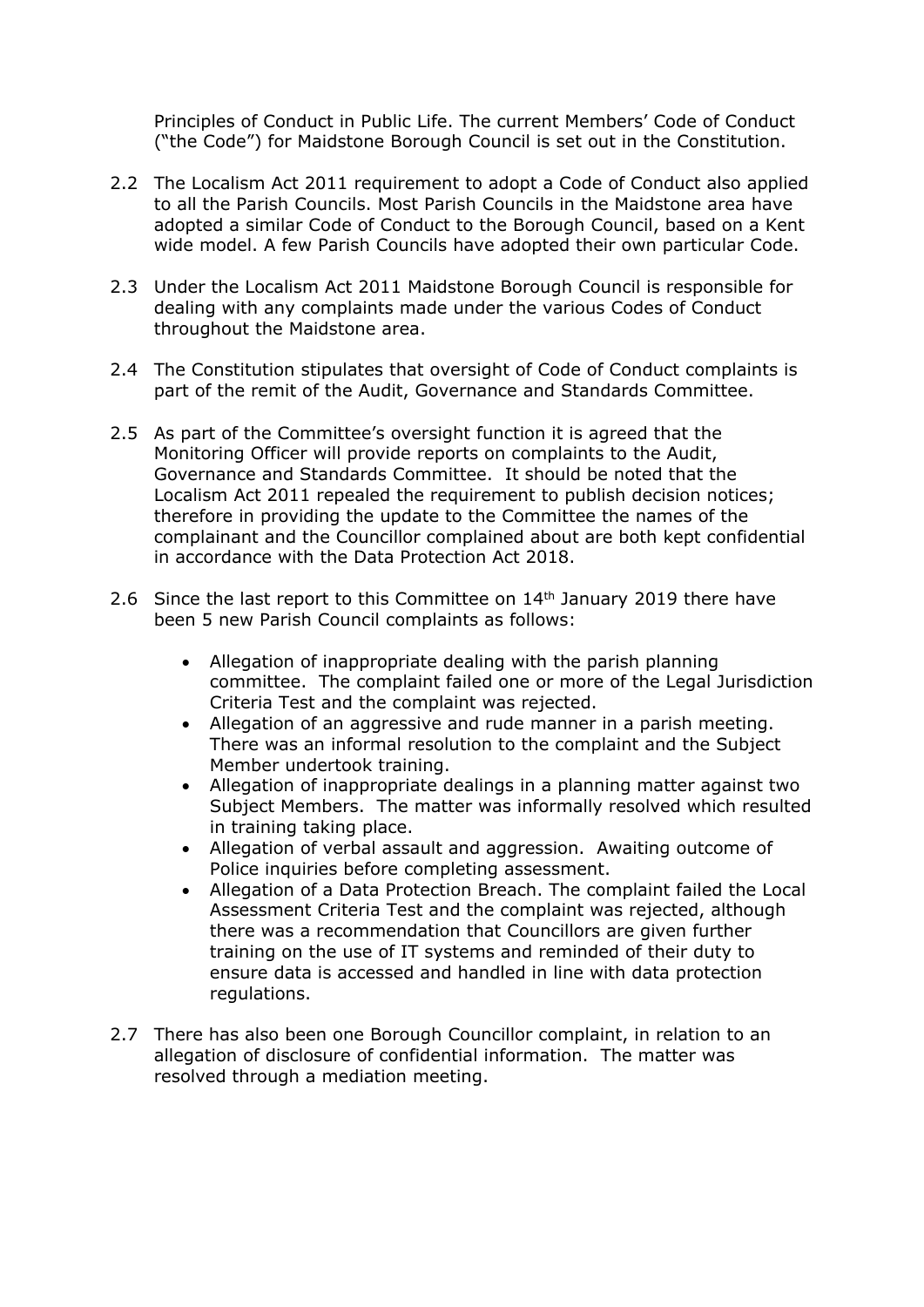#### **3. EXEMPT INFORMATION LEAKED IN CONTRAVENTION OF PARAGRAPH 3 OF PART 1 OF SCHEDULE 12A TO THE LOCAL GOVERNMENT ACT 1972**

### **Introduction and Background**

- 3.1 On the 22<sup>nd</sup> May 2019 the Policy and Resources Committee elected to go into exempt session in relation to a report that contained exempt information. The exemption was applied by virtue of paragraph 3 of Part 1 of Schedule 12A to the Local Government Act 1972, as the report had the potential to compromise the financial and business affairs of the Council and third parties. It was deemed to be in the public interest to apply the exemption to avoid the Council breaching its contractual obligations and to avoid the Council compromising its financial position.
- 3.2 Unfortunately, the following day exempt information contained within the exempt report was published by the press in contravention of Paragraph 3 of Part 1 of Schedule 12A to the Local Government Act 1972.
- 3.3 The Monitoring Officer in consultation with the Chief Executive decided that it was necessary to undertake an investigation regarding the release of the exempt information that was provided to members and discussed at the Committee.
- 3.4 As a result the Monitoring Officer appointed an experienced governance lawyer, currently employed internally by the Mid Kent Legal Partnership, to carry out the investigation. The investigator's report entitled "Investigation into the Release of Exempt Information Contrary to Paragraph 3 of Part 1 Schedule 12A to the Local Government Act 1972" is annexed as an appendix to this report.

## **4 AVAILABLE OPTIONS**

- 4.1 That the Committee note the update on complaints received under the Members' Code of Conduct and note the actions arising from the investigation in order to reduce the risks of exempt information being made public.
- 4.2 To not consider the investigation this would undermine the importance of looking into the matters identified and would send out an inappropriate message regarding the control of exempt information.

## **5. RISK**

- 5.1 Paragraph 2 of this report is presented for information only and has no risk management implications.
- 5.2 The identified actions arising from the investigation, set out in the recommendation, will help manage the risks of exempt information being